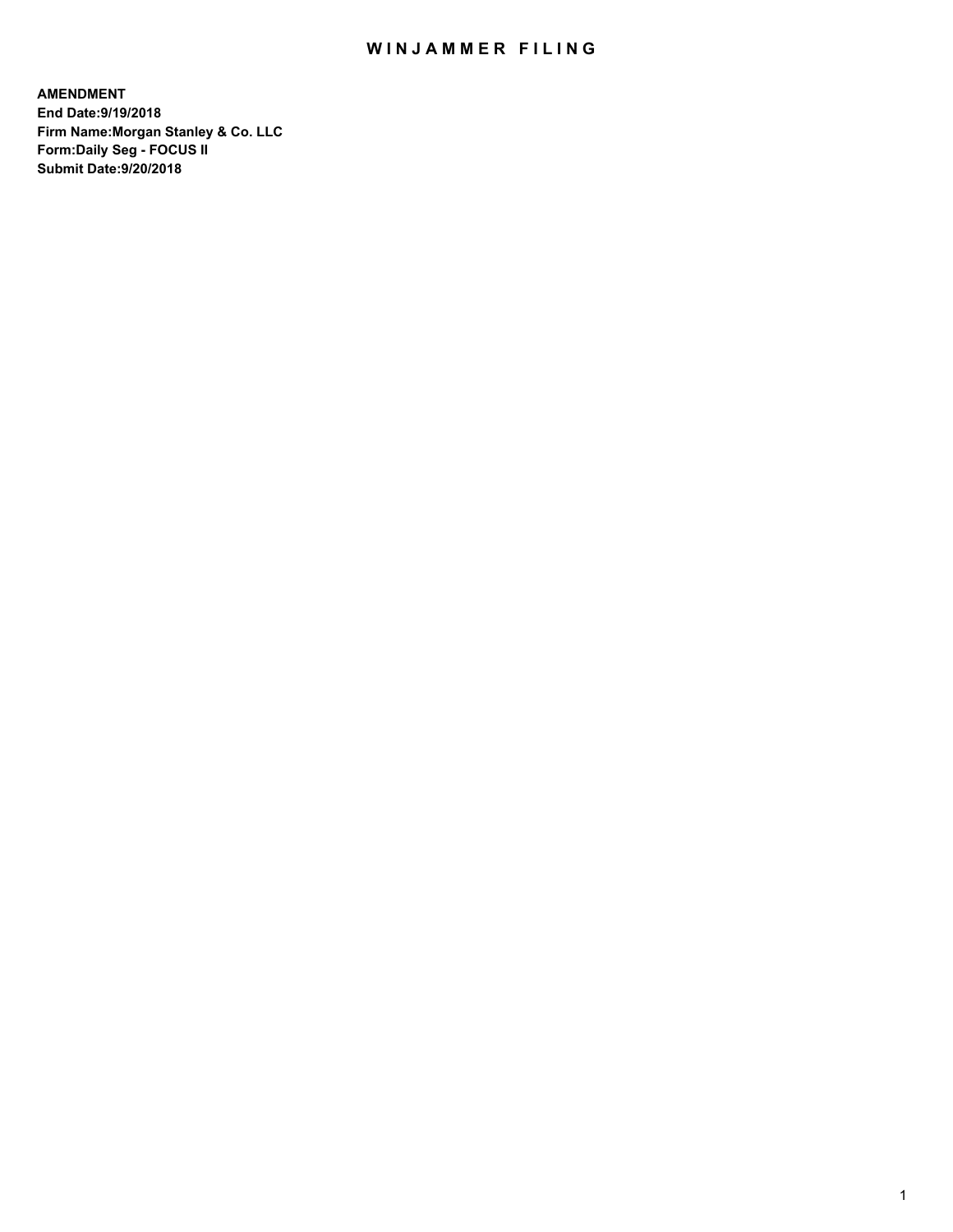**AMENDMENT End Date:9/19/2018 Firm Name:Morgan Stanley & Co. LLC Form:Daily Seg - FOCUS II Submit Date:9/20/2018 Daily Segregation - Cover Page**

| Name of Company                                                                                                                                                                                                                                                                                                                | Morgan Stanley & Co. LLC                               |
|--------------------------------------------------------------------------------------------------------------------------------------------------------------------------------------------------------------------------------------------------------------------------------------------------------------------------------|--------------------------------------------------------|
| <b>Contact Name</b>                                                                                                                                                                                                                                                                                                            | <b>Ikram Shah</b>                                      |
| <b>Contact Phone Number</b>                                                                                                                                                                                                                                                                                                    | 212-276-0963                                           |
| <b>Contact Email Address</b>                                                                                                                                                                                                                                                                                                   | Ikram.shah@morganstanley.com                           |
| FCM's Customer Segregated Funds Residual Interest Target (choose one):<br>a. Minimum dollar amount: ; or<br>b. Minimum percentage of customer segregated funds required:% ; or<br>c. Dollar amount range between: and; or<br>d. Percentage range of customer segregated funds required between:% and%.                         | 280,000,000<br><u>0</u><br>0 <sup>0</sup><br><u>00</u> |
| FCM's Customer Secured Amount Funds Residual Interest Target (choose one):<br>a. Minimum dollar amount: ; or<br>b. Minimum percentage of customer secured funds required:%; or<br>c. Dollar amount range between: and; or<br>d. Percentage range of customer secured funds required between:% and%.                            | 140,000,000<br><u>0</u><br>0 Q<br>0 <sup>0</sup>       |
| FCM's Cleared Swaps Customer Collateral Residual Interest Target (choose one):<br>a. Minimum dollar amount: ; or<br>b. Minimum percentage of cleared swaps customer collateral required:% ; or<br>c. Dollar amount range between: and; or<br>d. Percentage range of cleared swaps customer collateral required between:% and%. | 92,000,000<br><u>0</u><br><u>00</u><br>00              |

Attach supporting documents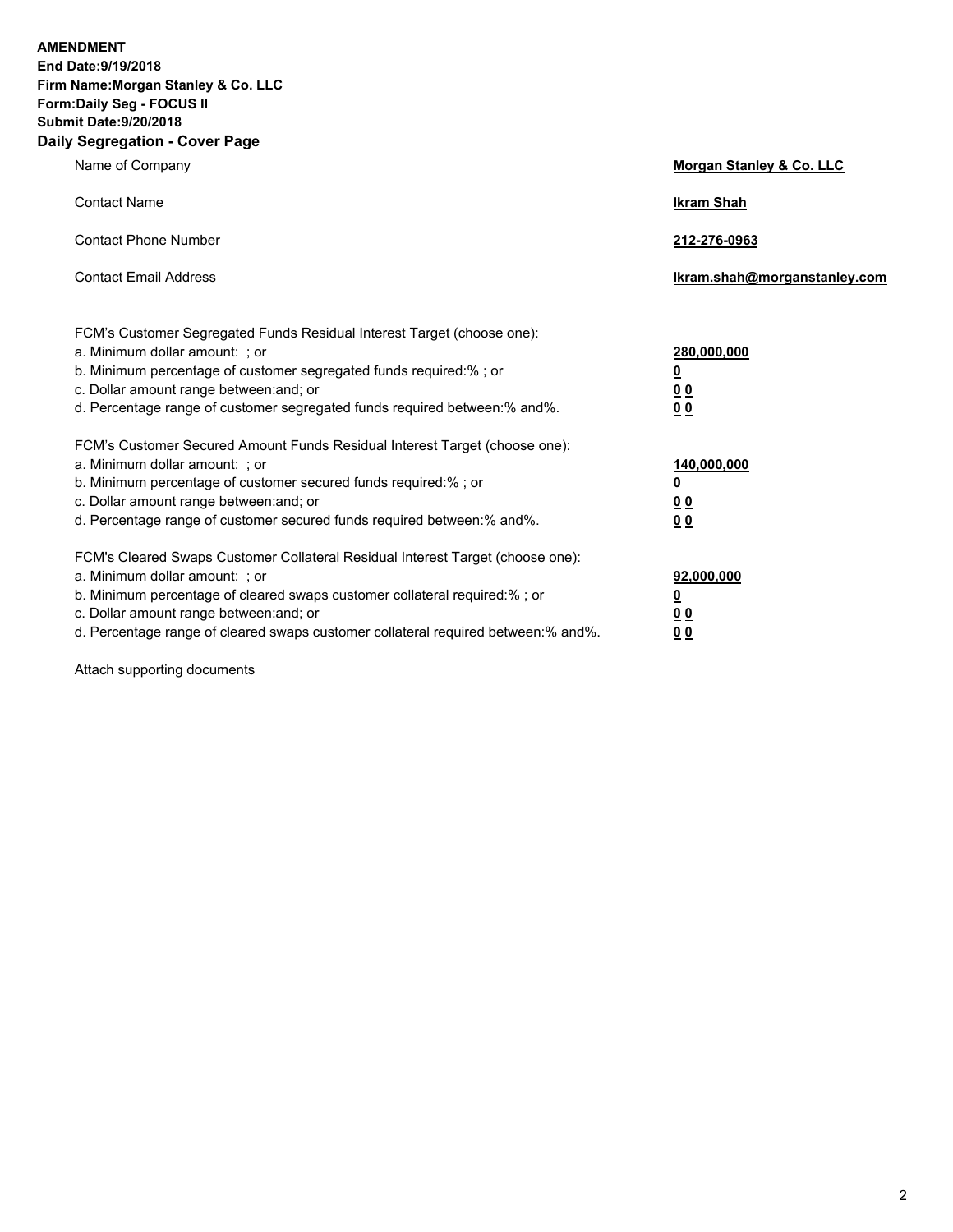|          | <b>AMENDMENT</b><br>End Date: 9/19/2018<br>Firm Name: Morgan Stanley & Co. LLC<br>Form: Daily Seg - FOCUS II<br><b>Submit Date: 9/20/2018</b><br><b>Daily Segregation - Secured Amounts</b>                                                         |                                                   |
|----------|-----------------------------------------------------------------------------------------------------------------------------------------------------------------------------------------------------------------------------------------------------|---------------------------------------------------|
|          | Foreign Futures and Foreign Options Secured Amounts                                                                                                                                                                                                 |                                                   |
| 1.       | Amount required to be set aside pursuant to law, rule or regulation of a foreign<br>government or a rule of a self-regulatory organization authorized thereunder<br>Net ledger balance - Foreign Futures and Foreign Option Trading - All Customers | $0$ [7305]                                        |
|          | A. Cash<br>B. Securities (at market)                                                                                                                                                                                                                | 3,060,761,623 [7315]<br>2,410,694,298 [7317]      |
| 2.       | Net unrealized profit (loss) in open futures contracts traded on a foreign board of trade                                                                                                                                                           | -25,407,802 [7325]                                |
| 3.       | Exchange traded options                                                                                                                                                                                                                             |                                                   |
|          | a. Market value of open option contracts purchased on a foreign board of trade                                                                                                                                                                      | 23,802,268 [7335]                                 |
|          | b. Market value of open contracts granted (sold) on a foreign board of trade                                                                                                                                                                        | -22,885,114 [7337]                                |
| 4.       | Net equity (deficit) (add lines 1.2. and 3.)                                                                                                                                                                                                        | 5,446,965,273 [7345]                              |
| 5.       | Account liquidating to a deficit and account with a debit balances - gross amount                                                                                                                                                                   | 230,440,530 [7351]                                |
|          | Less: amount offset by customer owned securities                                                                                                                                                                                                    | -226,108,345 [7352] 4,332,185<br>[7354]           |
| 6.       | Amount required to be set aside as the secured amount - Net Liquidating Equity<br>Method (add lines 4 and 5)                                                                                                                                        | 5,451,297,458 [7355]                              |
| 7.       | Greater of amount required to be set aside pursuant to foreign jurisdiction (above) or line<br>6.                                                                                                                                                   | 5,451,297,458 [7360]                              |
|          | FUNDS DEPOSITED IN SEPARATE REGULATION 30.7 ACCOUNTS                                                                                                                                                                                                |                                                   |
| 1.       | Cash in banks                                                                                                                                                                                                                                       |                                                   |
|          | A. Banks located in the United States                                                                                                                                                                                                               | 324,818,703 [7500]                                |
|          | B. Other banks qualified under Regulation 30.7                                                                                                                                                                                                      | <u>784,276,499</u> [7520] 1,109,095,202<br>[7530] |
| 2.       | Securities                                                                                                                                                                                                                                          |                                                   |
|          | A. In safekeeping with banks located in the United States                                                                                                                                                                                           | 83,261,620 [7540]                                 |
| 3.       | B. In safekeeping with other banks qualified under Regulation 30.7<br>Equities with registered futures commission merchants                                                                                                                         | 0 [7560] 83,261,620 [7570]                        |
|          | A. Cash                                                                                                                                                                                                                                             | 7,313,105 [7580]                                  |
|          | <b>B.</b> Securities                                                                                                                                                                                                                                | $0$ [7590]                                        |
|          | C. Unrealized gain (loss) on open futures contracts                                                                                                                                                                                                 | 448,692 [7600]                                    |
|          | D. Value of long option contracts                                                                                                                                                                                                                   | $0$ [7610]                                        |
|          | E. Value of short option contracts                                                                                                                                                                                                                  | <u>0</u> [7615] 7,761,797 [7620]                  |
| 4.       | Amounts held by clearing organizations of foreign boards of trade<br>A. Cash                                                                                                                                                                        |                                                   |
|          | <b>B.</b> Securities                                                                                                                                                                                                                                | $0$ [7640]<br>$0$ [7650]                          |
|          | C. Amount due to (from) clearing organization - daily variation                                                                                                                                                                                     | $0$ [7660]                                        |
|          | D. Value of long option contracts                                                                                                                                                                                                                   | $0$ [7670]                                        |
|          | E. Value of short option contracts                                                                                                                                                                                                                  | 0 [7675] 0 [7680]                                 |
| 5.       | Amounts held by members of foreign boards of trade                                                                                                                                                                                                  |                                                   |
|          | A. Cash                                                                                                                                                                                                                                             | 2,142,789,327 [7700]                              |
|          | <b>B.</b> Securities                                                                                                                                                                                                                                | 2,327,432,678 [7710]                              |
|          | C. Unrealized gain (loss) on open futures contracts                                                                                                                                                                                                 | -25,856,495 [7720]                                |
|          | D. Value of long option contracts                                                                                                                                                                                                                   | 23,802,268 [7730]                                 |
|          | E. Value of short option contracts                                                                                                                                                                                                                  | -22,885,114 [7735] 4,445,282,664                  |
|          |                                                                                                                                                                                                                                                     | [7740]                                            |
| 6.       | Amounts with other depositories designated by a foreign board of trade                                                                                                                                                                              | $0$ [7760]                                        |
| 7.       | Segregated funds on hand                                                                                                                                                                                                                            | $0$ [7765]                                        |
| 8.<br>9. | Total funds in separate section 30.7 accounts<br>Excess (deficiency) Set Aside for Secured Amount (subtract line 7 Secured Statement                                                                                                                | 5,645,401,283 [7770]                              |
|          | Page 1 from Line 8)                                                                                                                                                                                                                                 | 194,103,825 [7380]                                |
| 10.      | Management Target Amount for Excess funds in separate section 30.7 accounts                                                                                                                                                                         | 140,000,000 [7780]                                |

11. Excess (deficiency) funds in separate 30.7 accounts over (under) Management Target **54,103,825** [7785]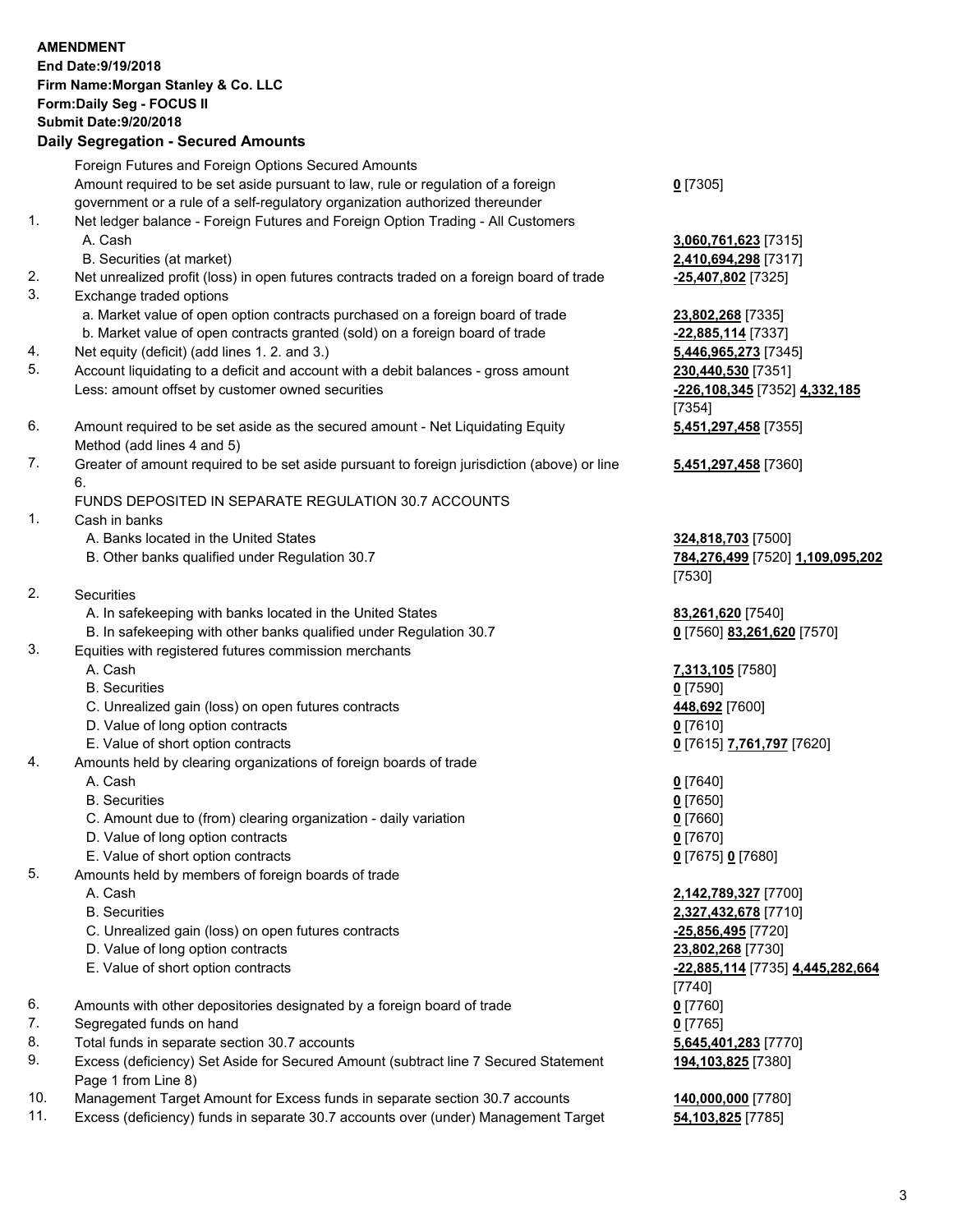|           | <b>AMENDMENT</b>                                                                    |                        |
|-----------|-------------------------------------------------------------------------------------|------------------------|
|           | End Date: 9/19/2018                                                                 |                        |
|           | Firm Name: Morgan Stanley & Co. LLC                                                 |                        |
|           | Form: Daily Seg - FOCUS II                                                          |                        |
|           | <b>Submit Date: 9/20/2018</b>                                                       |                        |
|           | Daily Segregation - Segregation Statement                                           |                        |
|           | SEGREGATION REQUIREMENTS(Section 4d(2) of the CEAct)                                |                        |
| 1.        | Net ledger balance                                                                  |                        |
|           | A. Cash                                                                             | 11,637,749,895 [7010]  |
|           | B. Securities (at market)                                                           | 6,251,941,428 [7020]   |
| 2.        | Net unrealized profit (loss) in open futures contracts traded on a contract market  | -587,058,706 [7030]    |
| 3.        | Exchange traded options                                                             |                        |
|           | A. Add market value of open option contracts purchased on a contract market         | 357,338,305 [7032]     |
|           | B. Deduct market value of open option contracts granted (sold) on a contract market | -504,863,552 [7033]    |
| 4.        | Net equity (deficit) (add lines 1, 2 and 3)                                         | 17,155,107,370 [7040]  |
| 5.        | Accounts liquidating to a deficit and accounts with                                 |                        |
|           | debit balances - gross amount                                                       | 542,728,215 [7045]     |
|           | Less: amount offset by customer securities                                          | -541,882,935 [7047] 84 |
| 6.        | Amount required to be segregated (add lines 4 and 5)                                | 17,155,952,650 [7060]  |
|           | FUNDS IN SEGREGATED ACCOUNTS                                                        |                        |
| 7.        | Deposited in segregated funds bank accounts                                         |                        |
|           | A. Cash                                                                             | 4,937,612,954 [7070]   |
|           | B. Securities representing investments of customers' funds (at market)              | $0$ [7080]             |
|           | C. Securities held for particular customers or option customers in lieu of cash (at | 579,953,818 [7090]     |
|           | market)                                                                             |                        |
| 8.        | Margins on deposit with derivatives clearing organizations of contract markets      |                        |
|           | A. Cash                                                                             | 6,411,457,776 [7100]   |
|           | B. Securities representing investments of customers' funds (at market)              | $0$ [7110]             |
|           | C. Securities held for particular customers or option customers in lieu of cash (at | 5,671,987,610 [7120]   |
|           | market)                                                                             |                        |
| 9.<br>10. | Net settlement from (to) derivatives clearing organizations of contract markets     | 29,491,226 [7130]      |
|           | Exchange traded options                                                             |                        |
|           | A. Value of open long option contracts<br>B. Value of open short option contracts   | 357,338,305 [7132]     |
| 11.       | Net equities with other FCMs                                                        | -504,863,552 [7133]    |
|           | A. Net liquidating equity                                                           | 4,974,474 [7140]       |
|           |                                                                                     |                        |

B. Securities representing investments of customers' funds (at market) **0** [7160]

C. Securities held for particular customers or option customers in lieu of cash (at market)

- 12. Segregated funds on hand **0** [7150]
- 13. Total amount in segregation (add lines 7 through 12) **17,487,952,611** [7180]
- 14. Excess (deficiency) funds in segregation (subtract line 6 from line 13) **331,999,961** [7190]
- 15. Management Target Amount for Excess funds in segregation **280,000,000** [7194]
- 16. Excess (deficiency) funds in segregation over (under) Management Target Amount Excess

Less: amount offset by customer securities **-541,882,935** [7047] **845,280** [7050]

**0** [7170]

**51,999,961** [7198]